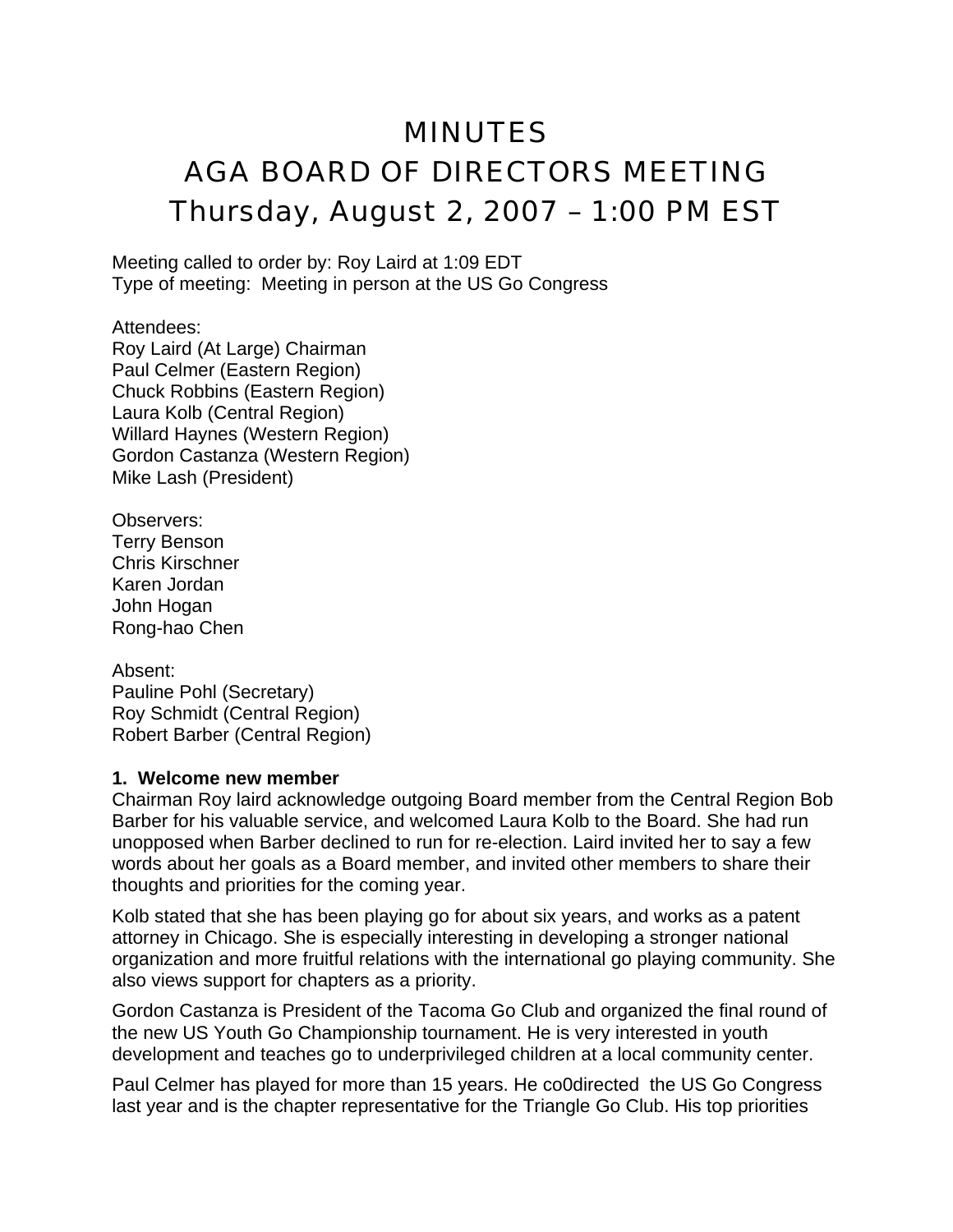are corporate sponsorship and membership development. He is also interested in the rank certification program.

Willard Haynes is president of the Davis-Sacramento Go Club, and his priorities include corporate support and the AGA's relationship with American professionals.

Chuck Robbins has been playing for 35 years and is the co-director of this year's Congress. He is in interested in improving relations with American professionals.

Roy Laird is president of The New York Go Center and the current webmaster, and served as AGA President from 1998-2003. He is especially interested in upgrading the AGA's media presence, especially the website, as well as all the priorities other Board members have expressed.

#### **3. Election of Chairman**

Roy opened the floor for nominations for Chairman of the Board. Gordon Castanza nominated Roy Laird; Willard Haynes seconded. Chuck nominated Paul Celmer; there was no second and Celmer declined the nomination. Laird was elected chairman as follows:

Laird: Yes Castanza: Yes Celmer: Yes Haynes: Yes: Kolb: Yes Robbins: No

# **2. Approval of Previous Meeting's Minutes**

Gordon offered an amendment to the previous minutes that was unanimously accepted. Willard moved to accept the minutes, Paul seconded and the motion passed unanimously.

# **3. President's Report-Mike Lash**

*International invitations:* President Lash began by noting the growing number of invitational to send American players to international events. He recently formed a team of five players to attend the Second Chinese Youth Go Championship August 19-23. Players will attend at their own expense. A player must also be selected to attend the Second Korean Prime Minister's Cup, organized by the Korean Amateur Baduk Association in October. The highest placing eligible player in the US Open will attend.

**Finances:** Lash summarized the financial statements that appear in the 2007 Annual Report, noting that the AGA spent less than anticipated, while income while higher than expected, resulting in a surplus of \$30,000 which will enter the general reserve. He and Adam Bridges, the AGA's new treasurer, are reorganizing the AGA's finances with a separate account for Ing programs, more detailed accounting for the US Go Congress and other changes. A question was raised, can the detailed Congress accounting be completed for previous Congresses? However, this would involve a great deal of work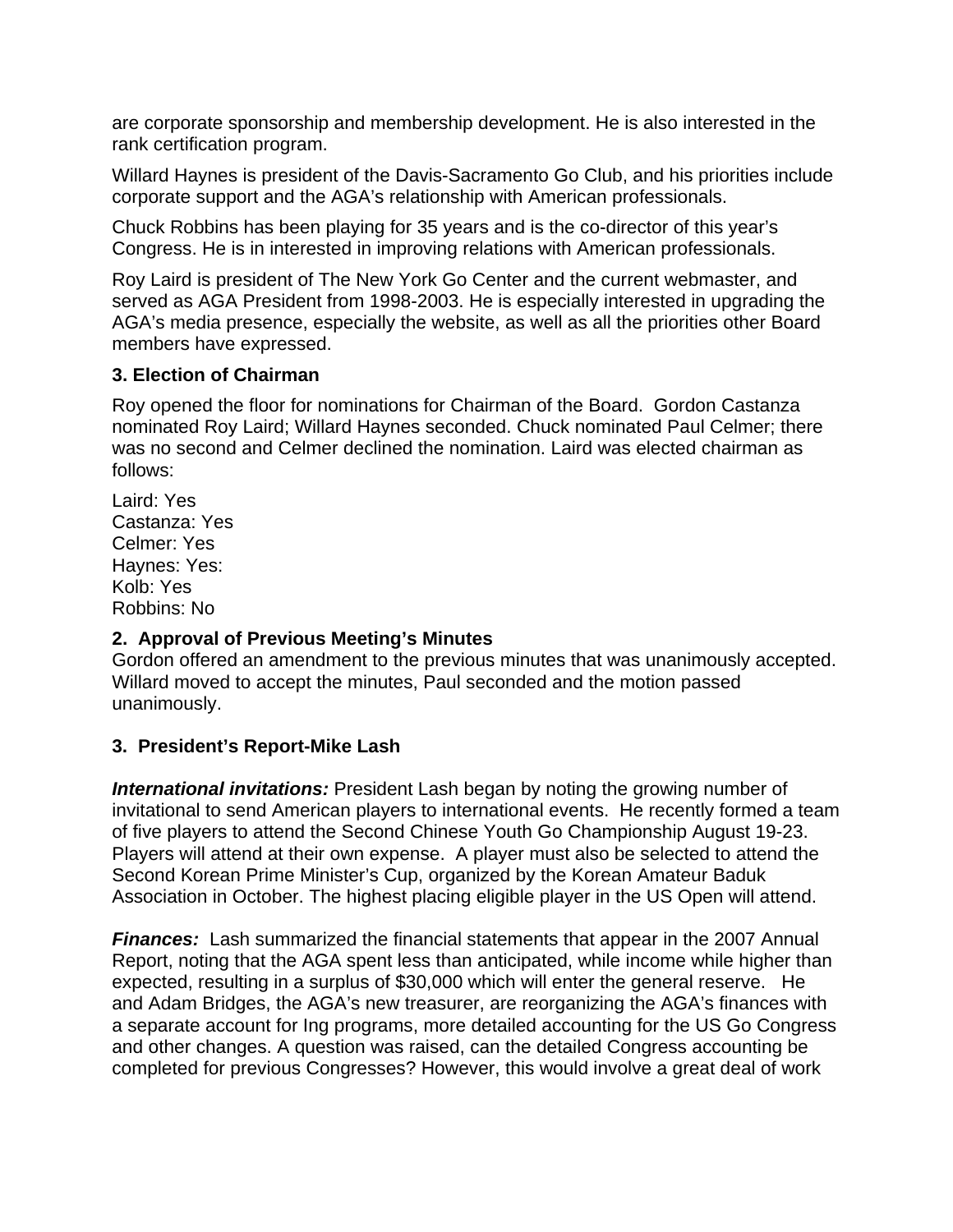and in some cases the data a not be available; the consensus was to focus on moving forward in a more orderly way.

*Website Upgrade:* Lash also reported that a committee would be formed to implement a major upgrade of the website, to include graphic redesign, a content management system, an integrated database and other features to increase the friendliness and usefulness of the site. (The Board has previously approved up to \$5000 for this project.)

*American Professionals:* Lash reported that he, COB Laird and Operations VP met with the six American professionals who attended this Congress. He described a very positive useful meeting with extended discussion of future plans. Several pros supported a proposal that would seek and distribute funds to chapters for pro workshops, especially in areas where professional instruction is not available. The AGA will develop such a proposal. Other interesting and exciting ideas were also discussed.

 Lash reported that the possibility of forming an American professional association, to represent the interests of professional players and credential American pro players, was discussed. Those present generally took the view that such an organization would be premature at this time. Paul Celmer asked, how are American representatives selected for international tournaments? Laird commented that at the meeting, although there was little interest in a formal association, there seemed general agreement that the AGA represents the interests of American professional players. No other putative entity representing American professionals was mentioned. Terry Benson commented from the floor that it might be useful to create a more structured means by which to communicate with American professionals through a "go-to" person; but Laird responded that until a natural leader emerges among the pros to represent their interest, periodic collective communication is probably the realistic alternative.

Lash concluded his report by stating an intent to focus less on operational detail in his reports, and help the Board to focus on the larger picture.

#### **4. Rank Certification Proposals**

Chris Kirschner reported that the Ranking Commission's current recommendation is probably the best compromise available on an issue where the AGA has been deeply divided for years. Earlier this year, the Board instructed the Committee to study how to ring American pros into the process; the recommendation is that pro endorsement should be optional. Certification should be based mainly on the empirical validity of the rating system; more rigorous criteria will be established to ensure that AGA certificates have real value. In addition, players will be able – in fact encouraged – to seek the endorsement of a professional player as well.

Chuck Robbins commented that the AGA should help to develop a viable professional for go players in the US, and limiting pro involvement does not advance this goal. Lash responded by asking whether the AGA should serve the interest of members or pros – Chuck saw this as a false dichotomy. Helping pros helps everyone because we count on them to teach us. Ropy noted that pros who have been consulted about the proposal